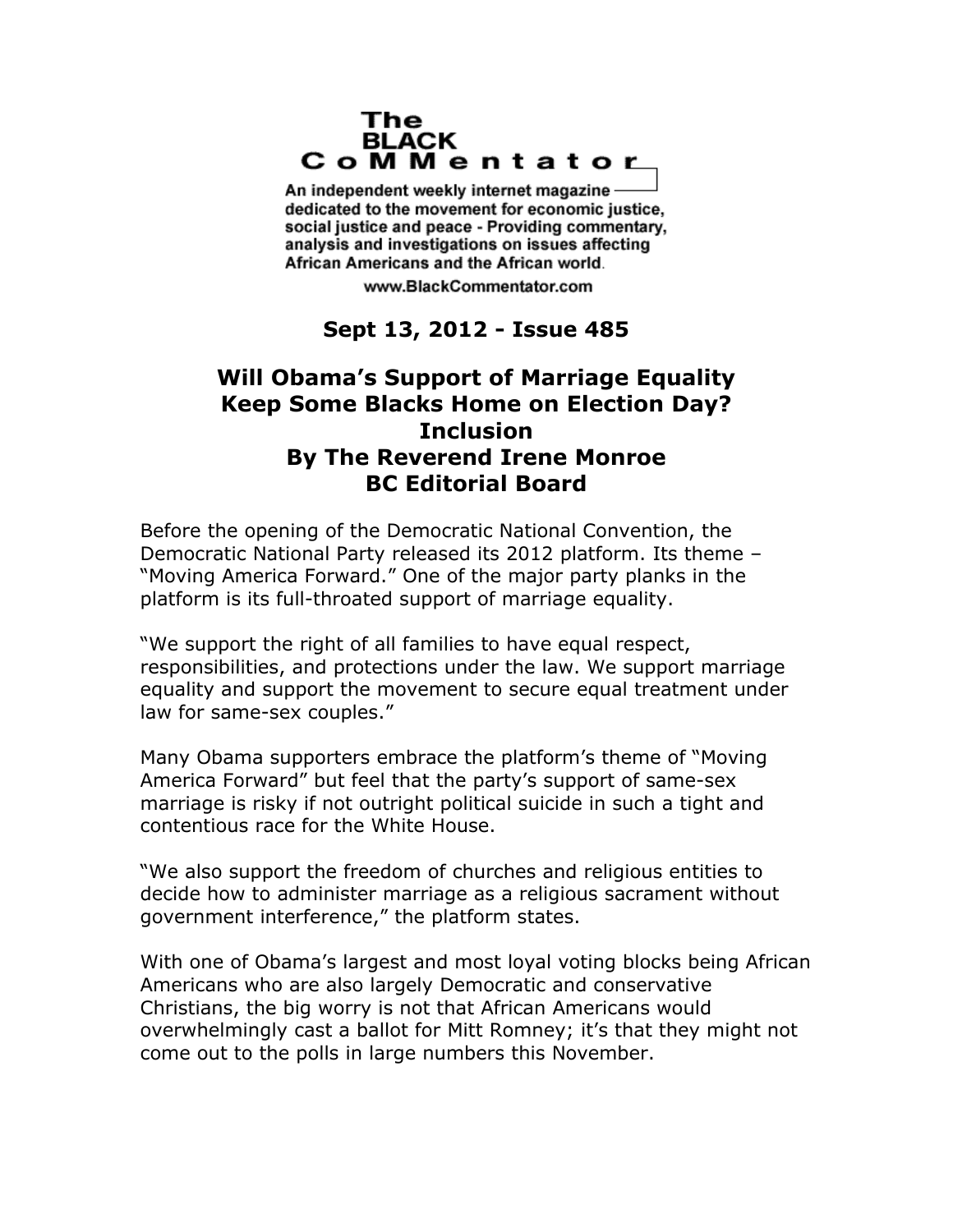In 2008, according to the Pew Research Center, approximately 95 percent of the African American populace cast their ballot for Obama, and only 26 percent were in favor of same-sex marriage.

Before Obama publicly announced his support for marriage equality in May, according to Pew results in April, 49 percent of African Americans were not in favor of same-sex marriage while only 39 percent were. And since Obama's announcement the numbers of those in opposition to same-sex marriage have not declined among the black churched populace. As a matter of fact, some African American ministers have come out more forcefully against Obama.

The Rev. William Owens, president and founder of the Memphis-based Coalition of African Americans Pastors, is one of them. Given his influence and clout among black clerics in the area, Owens feels that the president has gone too far in extending his civil rights hand toward lesbian, gay, bisexual, and transgender (LGBTQ) Americans. Owens told the *Associated Press* in late July that he "would lead a national effort to rally black Americans to rethink their overwhelming support of the president over the same-sex issue and 'save the family.'"

Owens is outraged and feels the president is taking the African American vote for granted. While I would like to dismiss Owens' rant as just another homophobic minister and an outlier in what I perceive will be a huge turn out of black voters for Obama, sadly, to date Owens has parlayed his outraged into a small but growing movement. He has over 3,742 African Americans ministers and their churches on board with his anti-Obama vote campaign.

"The time has come for a broad-based assault against the powers that be that want to change our culture to one of men marrying men and women marrying women," Owens told *CNN* after he launched his anti-Obama vote campaign event at the National Press Club. "I am ashamed that the first black president chose this road, a disgraceful road."

Why are African Americans, especially conservative Christians, still stuck on this issue?

One reason is that church doctrine throughout all the African American denominations hasn't changed on the topic of homosexuality, keeping the church tethered to an outdated notion of human sexuality, and a wrong-headed notion on what constitutes civil rights.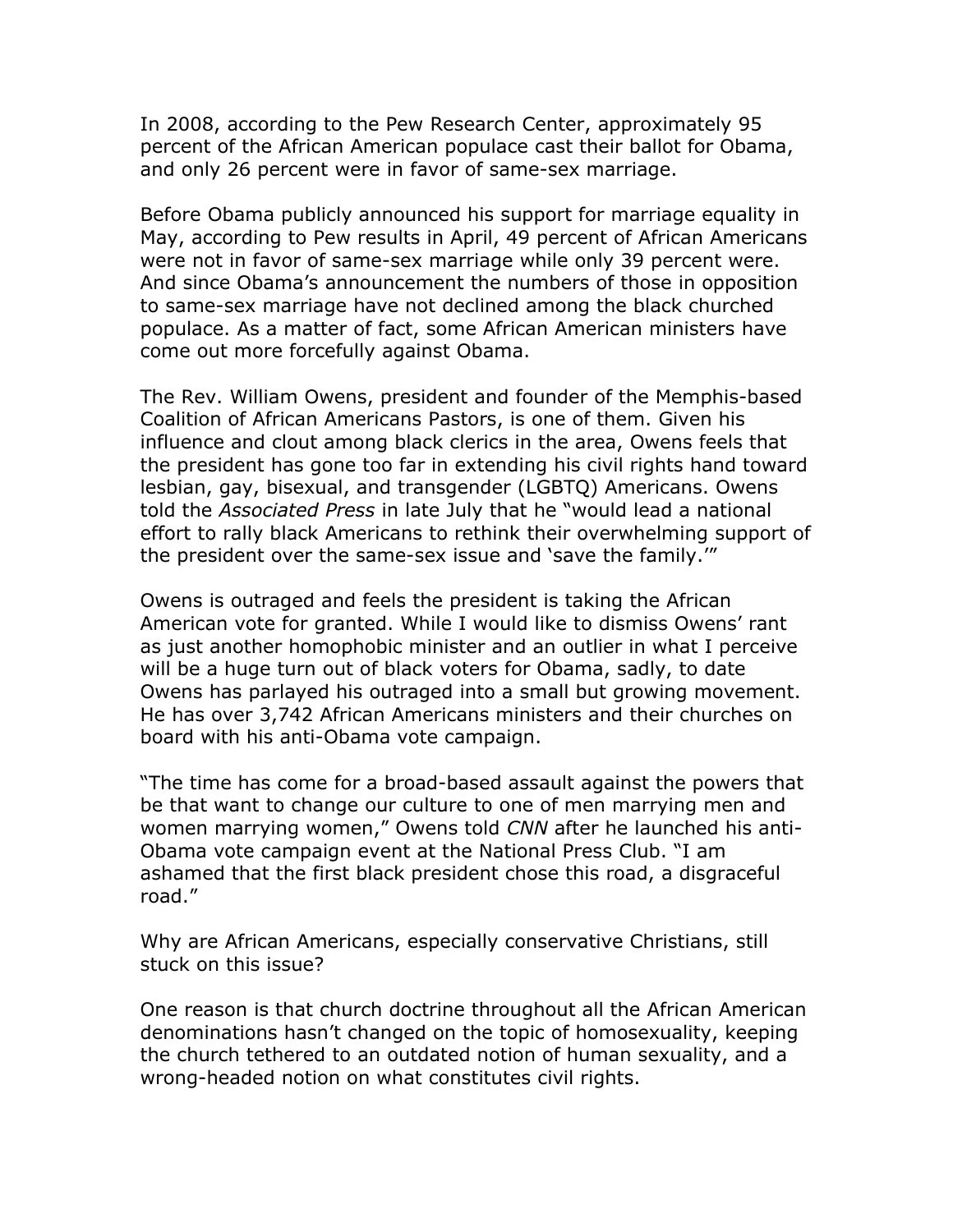Another reason is that many African American ministers still believe the institution of marriage, at least within the black family, is under assault, and LGBTQ people further exacerbate the problem.

For these ministers, some of whom support LGBTQ civil rights but draw the line on same-sex marriage, espousing their opposition to same-sex marriage is a prophylactic measure to combat the epidemic of fatherlessness in black families. In scapegoating the LGBTQ community, these clerics are ignoring the social ills behind black fatherlessness, such as the systematic disenfranchisement of both African American men and women, high unemployment, high incarceration, and poor education, to name a few.

There are, however, African American ministers who have come out in support of Obama's stance on marriage equality.

For these African American ministers, the liability of Obama losing his 2012 reelection bid seems far greater than being publicly outed for not being in lockstep with their homophobic brethren. But their efforts to get their conservative parishioners to the ballot box must far exceed those in opposition.

If the first African-American president loses his reelection bid because of certain black pastors' homophobic views on marriage equality, that would be tragic, and history would not look kindly on their actions.

Obama is the president of the United States, not the pastor of the United States. He's the president of all the people, not some of the people.

As African Americans who have battled for centuries against racial discrimination, we have always relied on our president and his administration to fight for and uphold our civil rights, because too many pastors across the country and throughout centuries wouldn't "move America forward."

*BlackCommentator.com Editorial Board member and Columnist, the Rev. Irene Monroe, is a religion columnist, theologian, and public speaker. She is the Coordinator of the African-American Roundtable of the Center for Lesbian and Gay Studies in Religion and Ministry (CLGS) at the Pacific School of Religion. A native of Brooklyn, Rev. Monroe is a graduate from Wellesley College and Union Theological Seminary at Columbia University, and served as a pastor at an African-American church before coming to Harvard Divinity School for her doctorate as a*